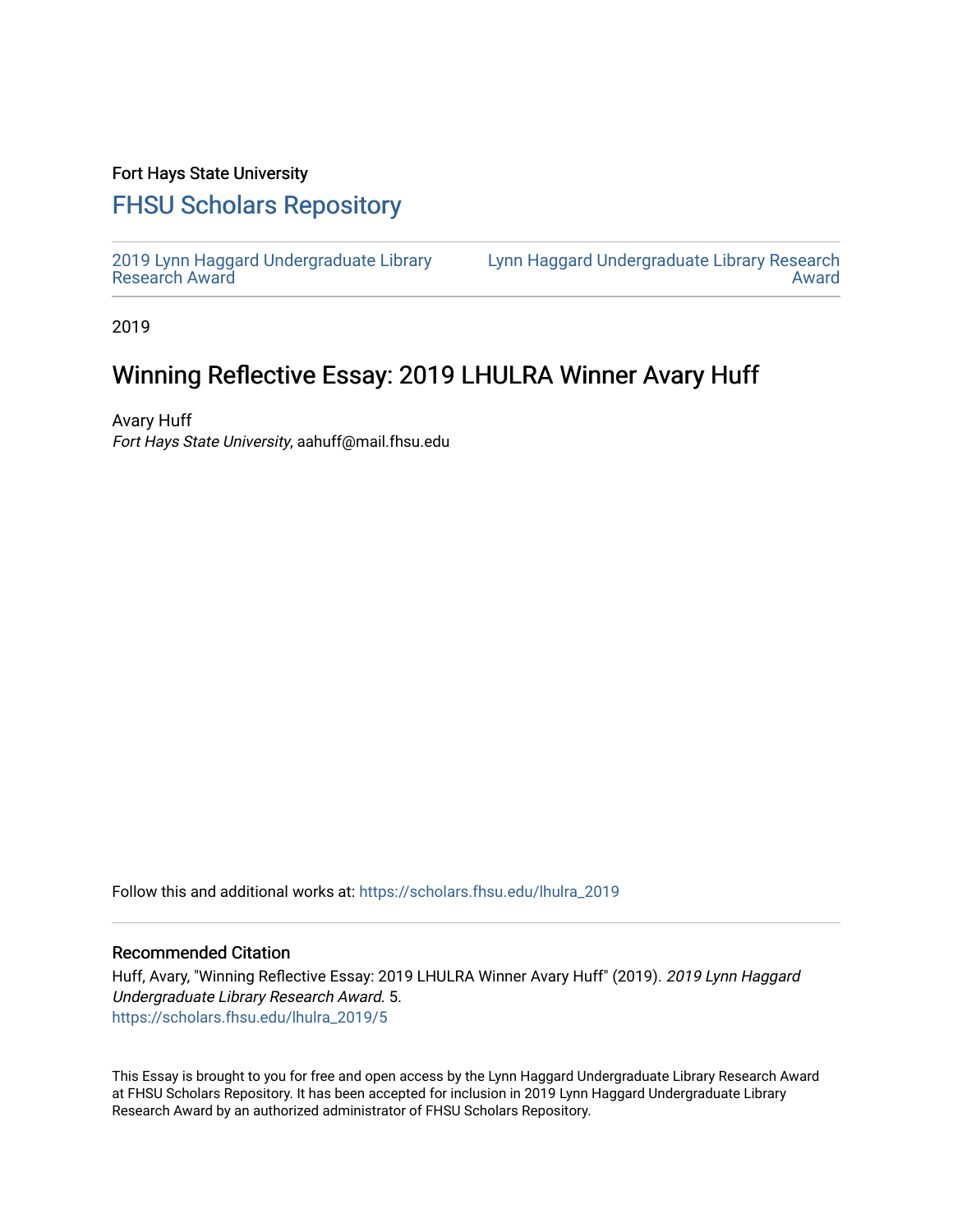Avary Huff

At the beginning of the spring semester, I was assigned a midterm paper in Management Principles and about three weeks out I began working on the large assignment. As a freshman in college, I have not been assigned many projects that require scholarly articles and was anxious about my ability to locate them. The only time I had used online databases to research was my junior year of high school for National History Day. However, in order to refresh our memory on researching, my professor, Thomas Lippert, brought one of the librarians into our Management class as a guest speaker for this assignment.

Upon visiting our class, Nathan Elwood first reviewed the requirements for our paper with us and explained which research resources would be most beneficial to us, where to access them, and how to use them appropriately. By taking us to the FHSU Library homepage, he showed us how to access the databases that Forsyth Library subscribes to and walked us through using them to their full advantage. First and foremost, you must select a database that pertains to your topic. For my paper, I narrowed the results down to solely "Business & Economics" and used ABI/INFORM as well as Business Source Premier. I had been on the databases before Nathan spoke to our class and was overwhelmed by all of the information and was searching incorrectly. Nathan explained to our class that we must ask a question in the search bar by using key words. Additionally, to broaden the search results, we could add synonyms through the use of "Boolean Operators". I had heard this word when I did research in high school but had forgotten its meaning. Boolean Operators are essentially conjunctions that allow you to combine synonyms when researching by using the word "OR", or to eliminate topics by using the word "NOT". The focus on my paper was sustainability in the hotel industry, so I typed in *"sustainability OR eco-friendly" AND "hotels OR 'hotel industry'"*. Nathan also reminded us to put multi-word phrases in quotation marks so that these words are searched for side by side. If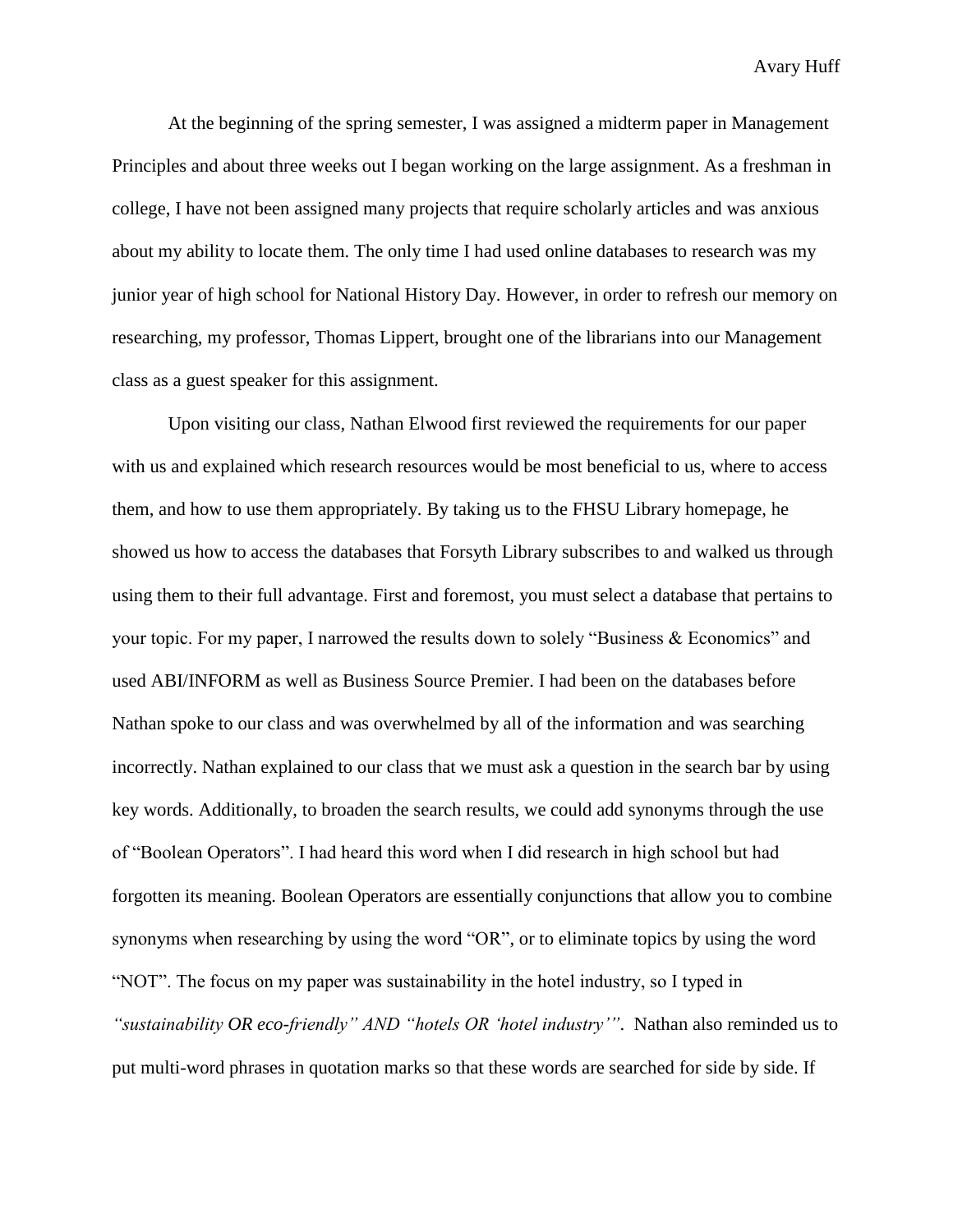Avary Huff

not, the database would search for either word anywhere in the article. Because our midterm paper required scholarly, peer-reviewed journals, I limited the search results on the sidebar by selecting "full-text", "scholarly journals", and even changed the date range to only about 15 years out so that I could find the most recent and relevant information.

When I found an article title that intrigued me from the list, I opened it and read the abstract to decide if I would read continue reading the full article. Reading the abstracts helped me tremendously by saving me a large chunk of time and allowed me to evaluate the potential sources further than making sure that they were peer-reviewed and recent. However; even after all of the techniques Nathan explained to us and narrowing my search results, I still could not find articles that contained information that I wanted to focus on. I felt overwhelmed, even discouraged and, in that moment, I decided to schedule a one-on-one appointment with a librarian through the Research Help Desk in Forsyth Library. Nathan sat down with me personally in his office and assisted me in the research process. Together, we acquired about eight potential sources in 45 minutes which sped my research along exponentially. He told me that I was searching correctly in the databases using the methods he had taught me, but that I needed to broaden my search and helped me do so.

By working with Nathan, not only in my Management class, but also one-on-one, I was able to accurately and efficiently locate sources for my paper that once felt impossible. Nathan reminded me to be persistent and patient because researching can be quite repetitive. When it came time to cite the sources I had used in my paper, even though citations were available on the databases that I could copy and paste, I created them by hand. This not only ensured that they were accurate but strengthened my APA citation skills: both in-text and parenthetical. In addition to the citation skills, my researching skills were strengthened from this monotonous process. As